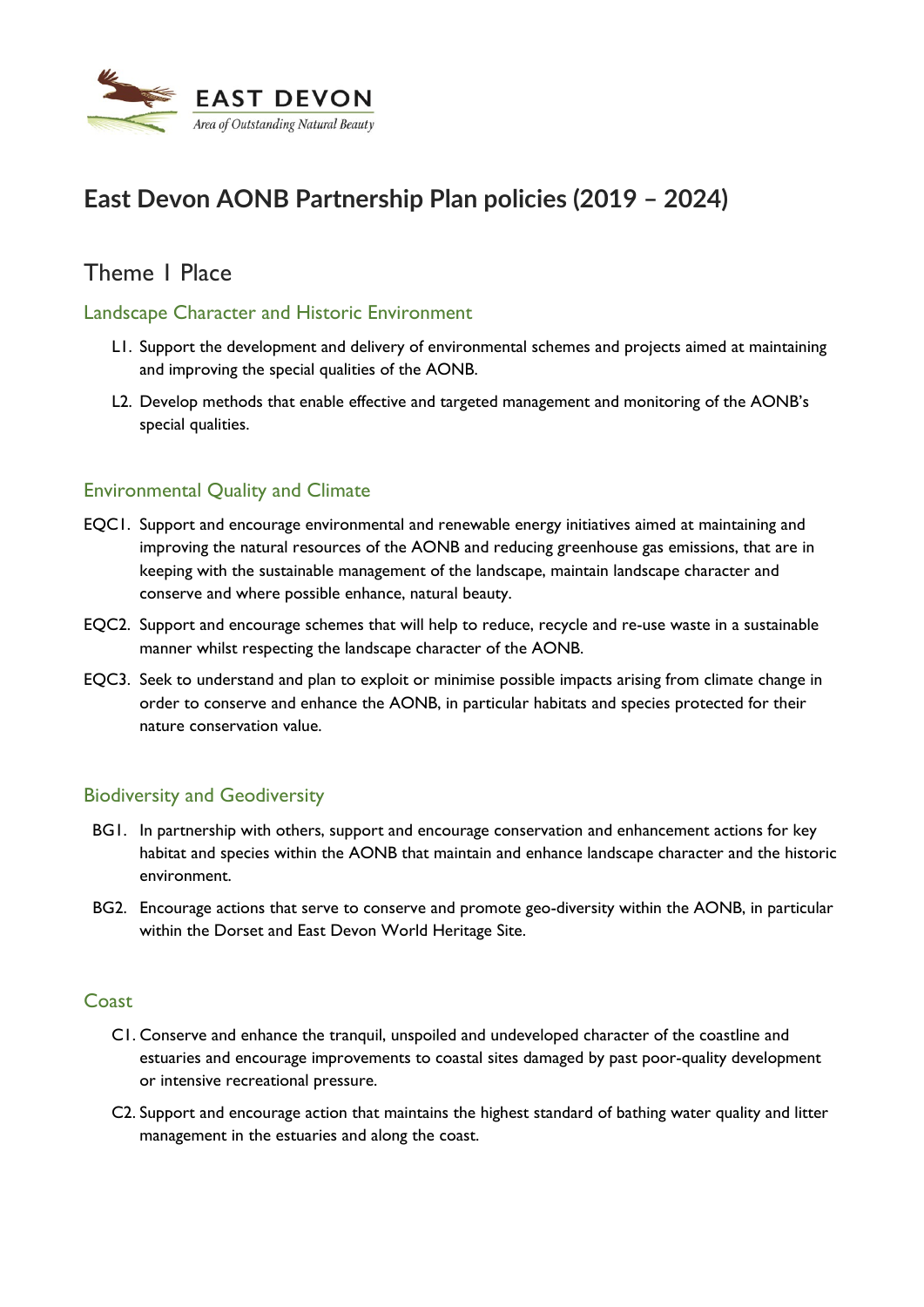# Theme 2 Sustainability

# Farming and Land Management

- FLM1. Promote and support appropriate and positive land management, diversification and agrienvironment schemes that are in keeping with the purposes of AONB designation.
- FLM2. Support initiatives that enable the land management sector to adapt to change and remain viable, whilst maintaining and enhancing the natural beauty of the AONB.

#### Access, Recreation and Tourism

- ART1. In partnership with others encourage and support the provision of high quality, sensitive, physical access for as wide a range of users as possible and the on-going sustainable development of key recreational routes where this does not conflict with the conservation of internationally protected sites and species.
- ART2. In partnership with others encourage and support sustainable tourism activities within the AONB through the promotion of the special qualities of the AONB, where this would not lead to conflict with the conservation of internationally protected sites and species.

#### Planning and Development

- P1. Encourage the development of guidelines and design guides to support high quality sustainable development which complements and respects the AONB landscape and historic character.
- P2. Provide advice and support on planning policy and development to enable the special qualities of the AONB to be protected, conserved and enhanced.

# Transport and Highways

- T1. Promote the development of high quality, integrated and sustainable transport services and initiatives in and around the AONB where compatible with conserving natural beauty and the conservation objectives of European nature conservation sites.
- T2. Work to ensure road and transport schemes within the AONB have regard to the purpose of AONB designation.

# Rural Economy and Services

- RES1. Encourage the principle of local markets and sustainable local produce where it adds value to the local economy and contributes to the AONB purpose of designation.
- RES2. Encourage the development of sustainable employment opportunities that are compatible with the AONB purpose and objectives, promote good design and encourage people to continue to live and work within in their communities.
- RES3. In partnership with others develop monitoring and research that serves to quantify and assess the economic value of the environment in the AONB.